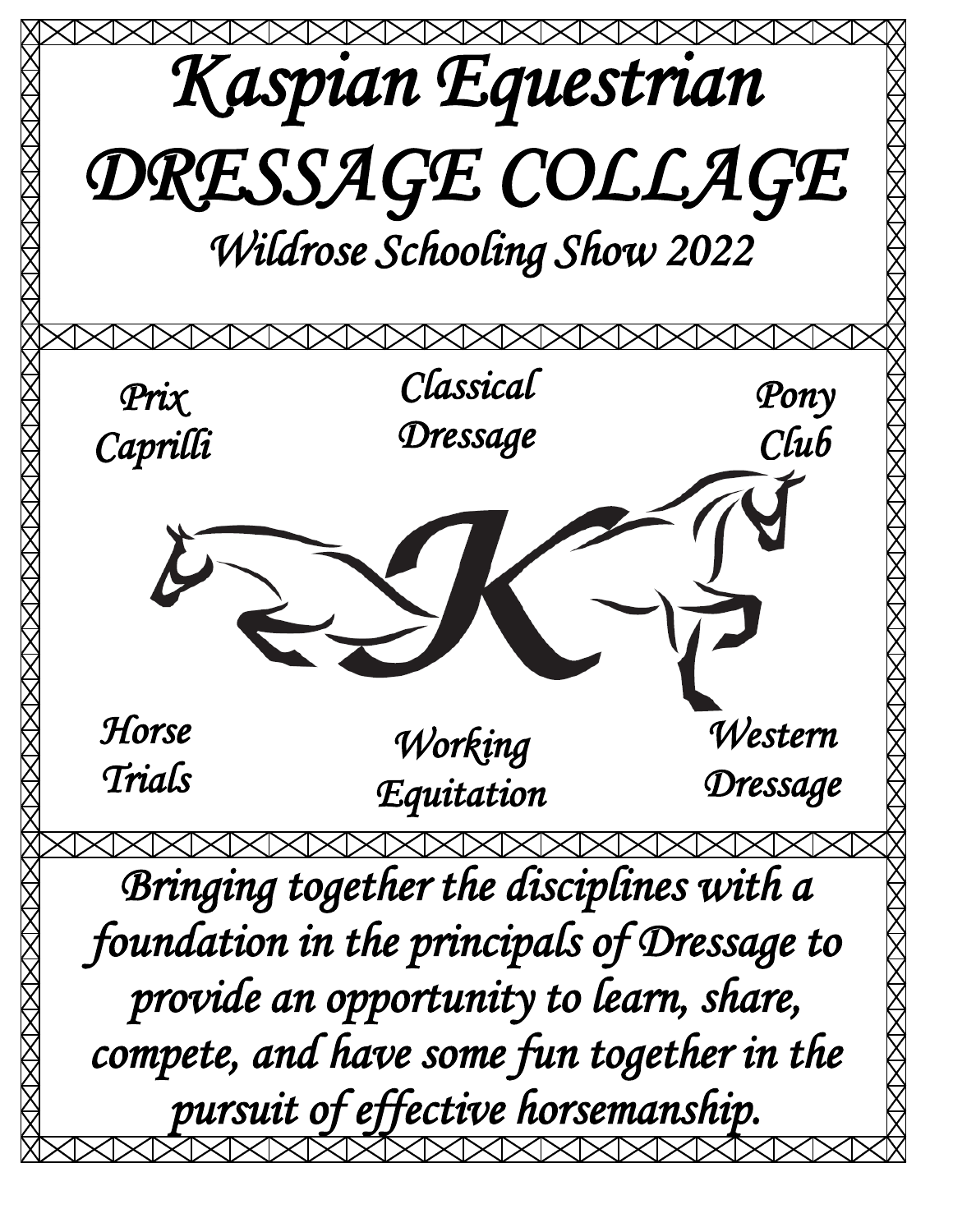|                                     | <b>Classes offered</b>                      | Registration (one entry per horse / rider combination) |                                           |                          |             |  |
|-------------------------------------|---------------------------------------------|--------------------------------------------------------|-------------------------------------------|--------------------------|-------------|--|
|                                     | <b>June 25</b>                              | <b>Rider name:</b>                                     |                                           |                          |             |  |
| Dressage Intro - Third level Test 2 |                                             | Phone #:                                               |                                           |                          | Age if <18: |  |
|                                     | Dressage Intro - Third level Test of Choice | Email:                                                 |                                           |                          |             |  |
|                                     | Dressage Fourth level or FEI Test of Choice | Horse name:                                            |                                           | <b>AEF#:</b>             |             |  |
|                                     |                                             |                                                        |                                           |                          |             |  |
|                                     | Western Dressage Intro - Level 4 Test 2     |                                                        |                                           | Office Fee (\$25)        |             |  |
|                                     | Western Dressage Intro - Level 4 TOC        |                                                        |                                           | Test 1 (\$30)            |             |  |
|                                     |                                             |                                                        |                                           | Test 2 (\$30)            |             |  |
|                                     | Working Equitation Dressage all levels TOC  |                                                        |                                           | Test 3 (\$30)            |             |  |
| WE Ease of Handling Intro - Inter B |                                             |                                                        | Day stall with bedding (\$20)             |                          |             |  |
| WE Speed Novice A - Inter B         |                                             |                                                        | Day paddock outdoor (\$10)                |                          |             |  |
|                                     |                                             |                                                        | Day + Overnight stall with bedding (\$35) |                          |             |  |
|                                     | Prix Caprilli TOC 1,2,3 see note for tests  |                                                        | Day + Overnight paddock outdoor (\$15)    |                          |             |  |
|                                     |                                             |                                                        |                                           |                          |             |  |
| Canadian Pony Club TOC              |                                             | <b>Upcoming dates:</b>                                 | July 23                                   |                          |             |  |
|                                     |                                             |                                                        | August 27                                 |                          |             |  |
| <b>Eventing Test of Choice</b>      |                                             |                                                        |                                           |                          |             |  |
|                                     |                                             |                                                        |                                           |                          |             |  |
| June 1                              | - Entries open                              |                                                        | <b>Total fees</b>                         |                          |             |  |
| June 22                             | <b>Entries close</b>                        | Register online at:                                    |                                           |                          |             |  |
| Kim Vos                             | Judge                                       | https://www.kaspianequestrian.com/shows-entries        |                                           |                          |             |  |
| Kim Vos                             | - WE Judge                                  | Etransfer payment to:                                  |                                           | kaspianentries@gmail.com |             |  |
|                                     |                                             |                                                        |                                           | Password: Kaspian        |             |  |
| For more information                |                                             |                                                        |                                           |                          |             |  |
| Website                             | www.kaspianequestrian.com                   |                                                        |                                           |                          |             |  |
| Email                               | kaspianentries@gmail.com                    |                                                        |                                           |                          |             |  |
| Phone                               | (403) 556-3478                              |                                                        |                                           |                          |             |  |
| Cell                                | (780) 623-0234                              |                                                        |                                           |                          |             |  |
|                                     |                                             |                                                        |                                           |                          |             |  |
|                                     |                                             |                                                        |                                           |                          |             |  |
|                                     |                                             |                                                        |                                           |                          |             |  |
|                                     |                                             | Н<br>G                                                 | M                                         |                          |             |  |
|                                     |                                             | S                                                      | R                                         |                          |             |  |
|                                     |                                             |                                                        |                                           |                          |             |  |
|                                     |                                             | Χ                                                      | B                                         |                          |             |  |
|                                     |                                             |                                                        |                                           |                          |             |  |
|                                     |                                             |                                                        | P                                         |                          |             |  |
|                                     |                                             |                                                        |                                           |                          |             |  |
|                                     |                                             | К                                                      | F                                         |                          |             |  |
|                                     |                                             | A                                                      |                                           |                          |             |  |
|                                     |                                             |                                                        |                                           |                          |             |  |
|                                     |                                             |                                                        |                                           |                          |             |  |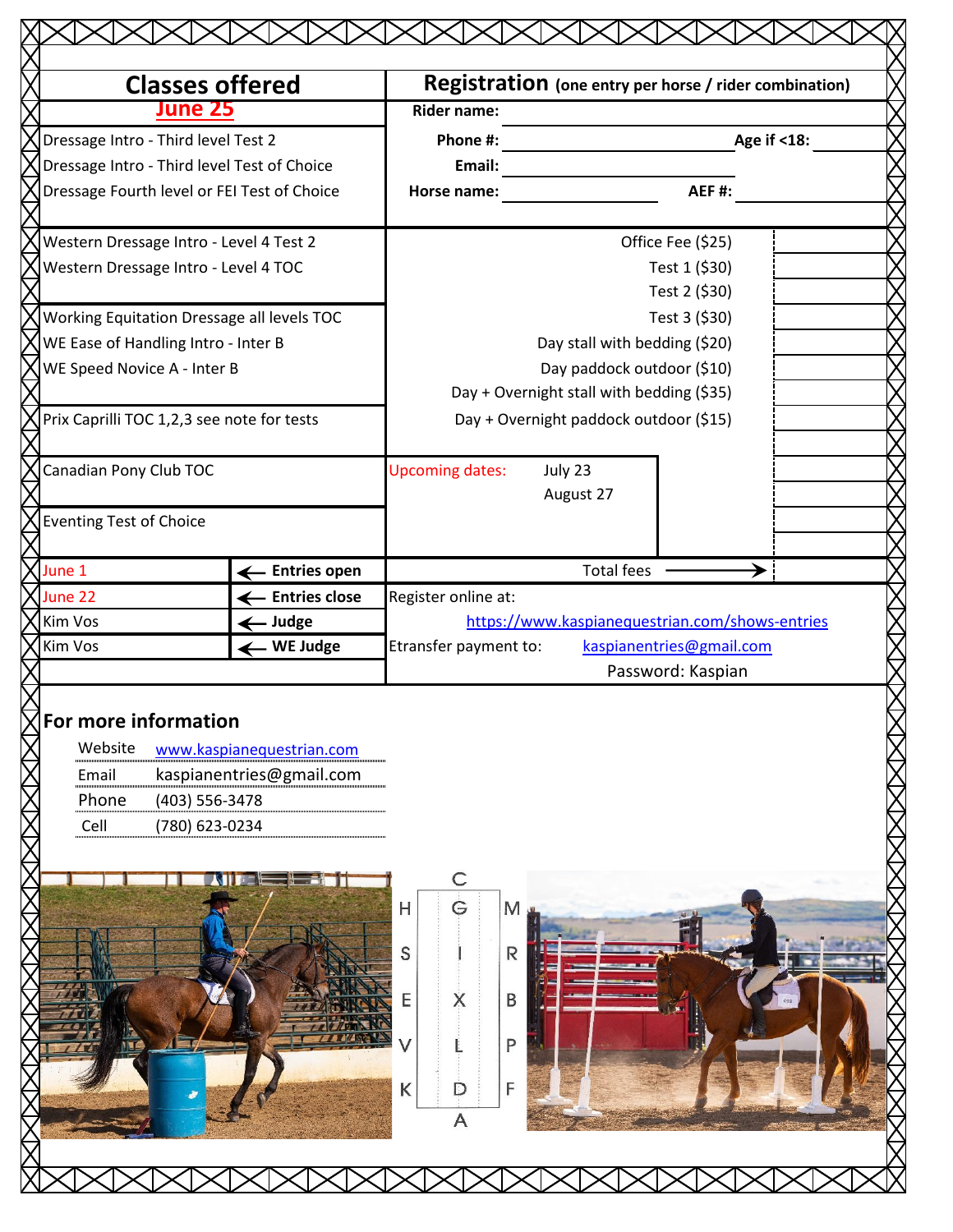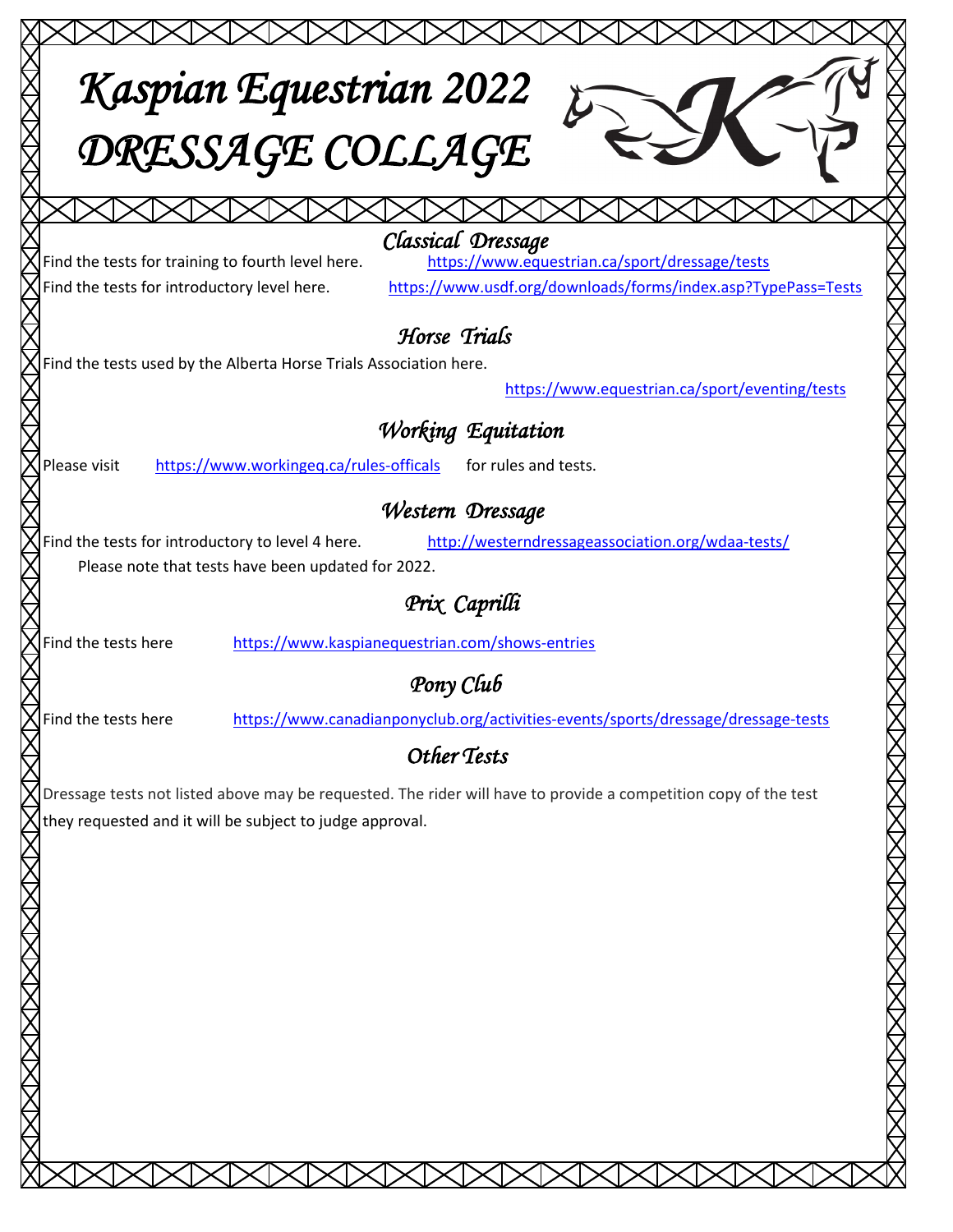## *General Information*

**Alberta Equestrian Federation** (AEF) is the governing body for dressage shows in the province. This show is run in accordance with AEF Wild Rose Rules. An AEF membership is required and can be purchased through AEF at [www.albertaequestrian.com](http://www.albertaequestrian.com/)

f you are interested in volunteering to help at the show please contact us. Jobs include in-gate person, show office, warm-up ring steward , etc. Experience is not necessary, just a willingness to help!

# *Show Rules*

- All entries must ride at least one official dressage test from any of the approved disciplines.
- All entries are eligible to ride up to 3 activity classes of their choice.
- The organizer reserves the right to refuse any entry at any time.
- All riders are required to sign an annual waiver and release form before participating. This can be done at the facility on show day.
- It is mandatory that all riders wear an ASTM approved, or higher, safety helmet while mounted. Participants over the age of majority may sign a helmet waiver and ride without.
- Please leave stall clean by scooping any manure into a wheelbarrow and removing any wet shavings with a shovel. If stall is not cleaned, rider may be subject to a stall cleaning fee when entering the next show. If stall is repeatedly left uncleaned, that entry will be denied stall use.
- Unless requested, dressage tests are from Equine Canada, western dressage tests are from Western Dressage Association of America, and working equitation tests are from Working Equitation Canada.
- Dressage Tests will be ridden in a 20x60m ring, Walk/Trot and western dressage MAY be in a 20x40m ring. Warm up will be in the outdoor sand ring around the WE obstacles.
- Working Equitation Ease of Handling and Speed trials will be ridden in the outdoor sand ring. The indoor ring and grass ring adjacent to the EOH course will be open for warm up.
- If it is raining or footing is too wet, Ease of Handling will be moved inside and the dressage warm ups will be scheduled for groups inside.
- Ride times will be posted on our Facebook page (Kaspian Equestrian) and website Thursday prior to the show.
- Horses may be ridden and hand grazed anywhere south of the arena
	- Please do not walk or ride your horses on the mowed lawns around the arena.
- Kaspian Equestrian Training Centre Rules apply to all activities at all times on the show grounds.
	- To review these rules please visit our website at [www.kaspianequestrian.com](http://www.kaspianequestrian.com/)
		-

XXXXXXX

- •For copies of any of the tests send us a request to [kaspianentries@gmail.com](mailto:kaspianentries@gmail.com)
	-

# *Cancellation Policy*

- Entry fees will be refunded in full for cancellations before the closing date
- A \$25 admin fee will not be refunded if the entry is cancelled after the closing date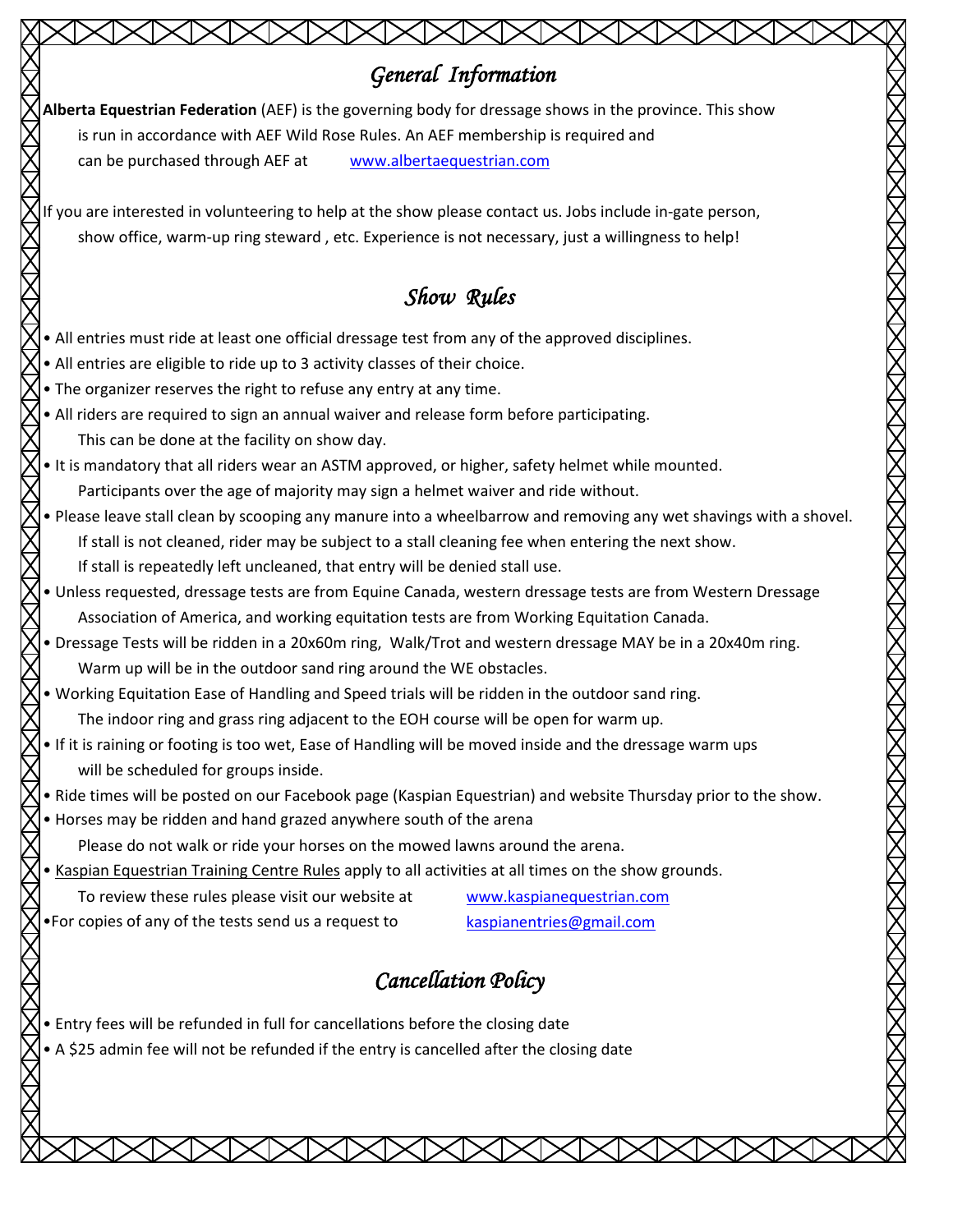### **ACKNOWLEDGMENT OF RISK AND RELEASE OF LIABILITY** (AR-0103)

**For Participants Over the Age of Majority in the Province or Territory in which the Equine Activities are Provided by the Host**

## WARNING: THIS AGREEMENT WILL AFFECT YOUR LEGAL RIGHTS. READ IT CAREFULLY!

| Every Person Must Read and Understand this Waiver Before Participating in Equine Activities                                   |  |  |  |
|-------------------------------------------------------------------------------------------------------------------------------|--|--|--|
| The following waiver of all claims, release from all liability, assumption of all risks, agreement not to sue and other terms |  |  |  |
| of this agreement are entered into by me (the Participant) with and for the benefit of:                                       |  |  |  |

#### \_\_\_\_**Kaspian Equestrian Training Centre / Rock-N-Rail Ranch Inc.**\_ **2022 Schooling Show Series**\_\_\_\_,

its directors, officers, employees, volunteers, business operators, agents and site property owners or lessees (collectively the "Host"). Without limiting the generality of the foregoing, "Equine Activities" includes but is not limited to trail rides, pack trips and riding instructions provided by the "Host" to the Participant. **Initial Each Item below after Reading and Understanding each item:**

### 1. I am aware that there are inherent dangers, hazards and risks (collectively "Risks") associated with Equine Activities and injuries resulting from these "Risks" are a common occurrence. I am aware that the "Risks" of Equine Activities mean those dangerous conditions which are an integral part of "Equine Activities", including but not limited to: (a) the propensity of any equine to behave in ways that may result in injury, harm or death to persons on or around

- them and to potentially collide with, bite or kick other animals, people or objects;
- (b) the unpredictability of an equine's reaction to such things as sounds, sudden movement, tremors, vibrations, unfamiliar objects, persons or other animals and hazards such as subsurface objects;
- (c) the potential for other participants to behave in a negligent manner that may contribute to injury to themselves or others, including failing to act within their abilities to maintain control over an equine.
- \_\_\_\_\_2. I freely accept and fully assume all responsibility for all "Risks" and possibilities of personal injury, death, property damage or loss resulting from my participation in "Equine Activities".
- \_\_\_\_\_3. I agree that although the "Host" has taken steps to reduce the "Risks" and increase the safety of the Equine Activities, it is not possible for the "Host" to make the "Equine Activities" completely safe. I accept these Risks and agree to the terms of this waiver even if the "Host" is found to be negligent or in breach of any duty of care or any obligation to me in my participation in "Equine Activities".
- \_\_\_\_\_4. In addition to consideration given to the "Host" for my participation in "Equine Activities", I and my heirs, next of kin, executors, administrators and assigns (collectively my "Legal Representatives") agree:
	- (a) to waive all claims that I have or may have in the future against the "Host";
	- (b) to release and forever discharge the "Host" from all liability for any personal injury, death, property damage, or loss resulting from my participation in the equine activity due to any cause, including but not limited to negligence (failure to use such care as a reasonably prudent and careful person would use under similar circumstances), breach of any duty imposed by law, breach of contract or mistake or error in judgment of the "Host"; and
	- (c) to be liable for and to hold harmless and indemnify the "Host" from all actions, proceedings, claims, damages, costs demands, including court costs and costs on a solicitor and own client basis, and liabilities of whatsoever nature or kind arising out of or in any way connected with my participation in "Equine Activities".
- \_\_\_\_\_5. I agree that this waiver and all terms contained herein are governed exclusively and in all respects by the laws of the Province or Territory of Canada in which the "Equine Activities" are provided by the "Host". I hereby irrevocably submit to the exclusive jurisdiction of the courts of that Province or Territory of Canada and I agree that no other court can exercise jurisdiction over the terms and claims referred to herein. Any litigation to enforce this waiver will be instituted in the Province or Territory of Canada in which the "Equine Activities" are provided by the "Host".
- \_\_\_\_\_6. I confirm that I have had sufficient time to read and understand this waiver in its entirety. I understand that this agreement represents the entire agreement between myself and the "Host", and it is binding on myself and my "Legal Representatives".

|                      | 7. I confirm that I have reached the age of majority in the province in which I am participating in "Equine Activities". |  |
|----------------------|--------------------------------------------------------------------------------------------------------------------------|--|
| Please Print Clearly |                                                                                                                          |  |

| Print - Participant Name                                                                             |        | Date of Birth                                                                                                                                                                                                                       |                    |                     |  |
|------------------------------------------------------------------------------------------------------|--------|-------------------------------------------------------------------------------------------------------------------------------------------------------------------------------------------------------------------------------------|--------------------|---------------------|--|
|                                                                                                      |        |                                                                                                                                                                                                                                     |                    | DAY / MONTH / YEAR  |  |
| Address                                                                                              |        | City <b>City</b> and the control of the control of the control of the control of the control of the control of the control of the control of the control of the control of the control of the control of the control of the control | Province           | Postal_____________ |  |
| Phone # (<br>$\overline{\phantom{a}}$ ) and the contract of the contract of $\overline{\phantom{a}}$ | Email: |                                                                                                                                                                                                                                     |                    |                     |  |
|                                                                                                      |        |                                                                                                                                                                                                                                     |                    | , 20                |  |
| (Signature of Participant)                                                                           |        |                                                                                                                                                                                                                                     |                    |                     |  |
| (Print Name of Witness to Signing and Initialing)                                                    |        |                                                                                                                                                                                                                                     |                    |                     |  |
|                                                                                                      |        |                                                                                                                                                                                                                                     | Signed this day of | . 20                |  |
| (Signature of Witness)                                                                               |        |                                                                                                                                                                                                                                     |                    |                     |  |